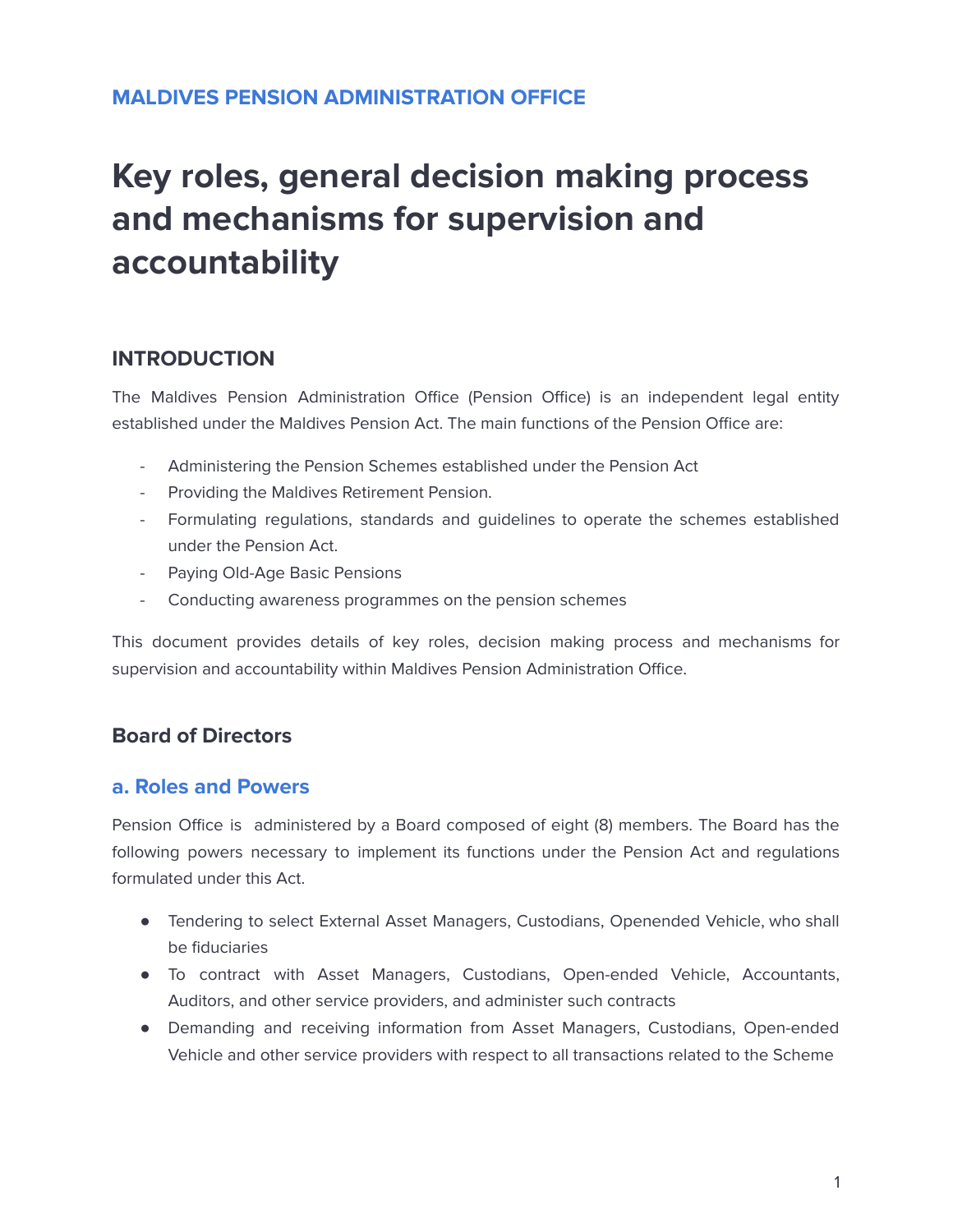- Charging a reasonable fee from participants of the scheme, on the advice of the Regulative Authority, in order to recover the cost of administering the Retirement Pension Scheme
- Purchase, sale and lease of movable and immovable assets required for the operation of the Pension Office
- Employ and dismiss personnel required for the operation of the Pension Office including the appointment of a Chief Executive Officer
- Preparing the budget of the Pension Office
- Enter into contracts and agreements with government institutions in order to administer programs such as social protection programs. Determine the procedure for the operation of programs conducted under such agreements
- Conduct board meetings of the Pension Office, and formulate regulations for the operation of the Pension Office.
- Administer the Pension Office in accordance with Pension Act and regulations

# **b. Mechanisms for supervision and accountability**

- Pension Act
- Regulations made under Pension Act
- Rules of Procedures
- Code of Conduct

# **Chief Executive Officer (CEO)**

# **a. Roles and Powers**

The CEO is responsible for the management of day-to-day operations of the Pension Office. This include:

- Developing and implementing strategic policies and priorities
- Administering the MRPS and the Basic Pension Scheme
- Oversee all operations of the Pension Office
- Driving institutional change and continued innovation through organisational transformation
- Representing the Pension Office to the public, external stakeholders and media
- Effectively collaborating with the Board members of Pension Office, the Custodian, the Pension Supervision Department of the Capital Market Development Authority (CMDA), relevant International Bodies and the Government of Maldives
- Participating in the meetings of the Pension Office Board, its Investment Committee (IC), the Audit and Risk Management Committee (ARMC), the Remuneration and Nomination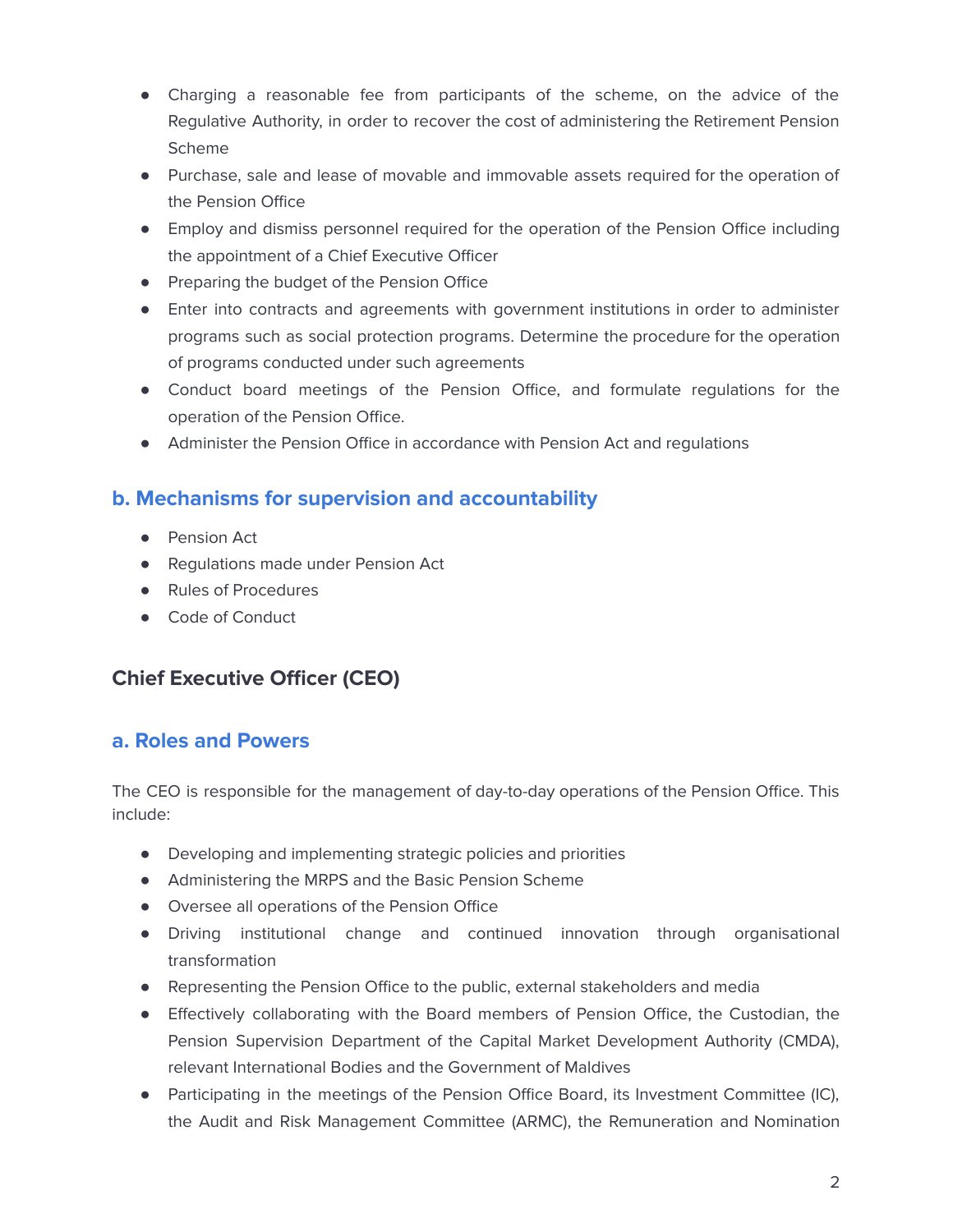Committee (RNC), Innovation and Technology Committee (ITC) and other related bodies as and when required

- Responsible for providing administrative guidance to ensure effective and efficient functioning of the Investment Management functions of the Pension Office
- Directing the modernisation of administrative management of Pension Office through technologically based solutions.
- Maintain effective institutional process and procedure to ensure data integrity and confidentiality.
- Ensure compliance with relevant laws and regulations, process and procedures in operations of the Pension Office.

# **b. Mechanisms for supervision and accountability**

- Pension Act
- Regulations made under Pension Act
- Terms of Reference
- Employment Contract
- Employment policies and procedure

#### **Divisions and Sections of Pension Office**

#### **a. Roles and responsibilities**

The organisational Structure of the Pension Office consists of four divisions, namely, 1) Pension Administration and Technology, 2) Corporate Affairs and Public Relations, Investments and Financial Management and 3) Internal Audit.

# **Pension Administration and Technology Division**

Pension Administration and Technology division consists of 3 sections 1) Pension and Claims 2) Collections and compliance 3) Data and Applications.

**Pension and Claims** is responsible for processing claims and benefits to pensioners and members. The following are different types of pension and benefits processed through this section.

- Old Age Basic Pension
- Pensions to members of Retirement Pension Scheme
- Other Pension and retirement benefits funded through government budget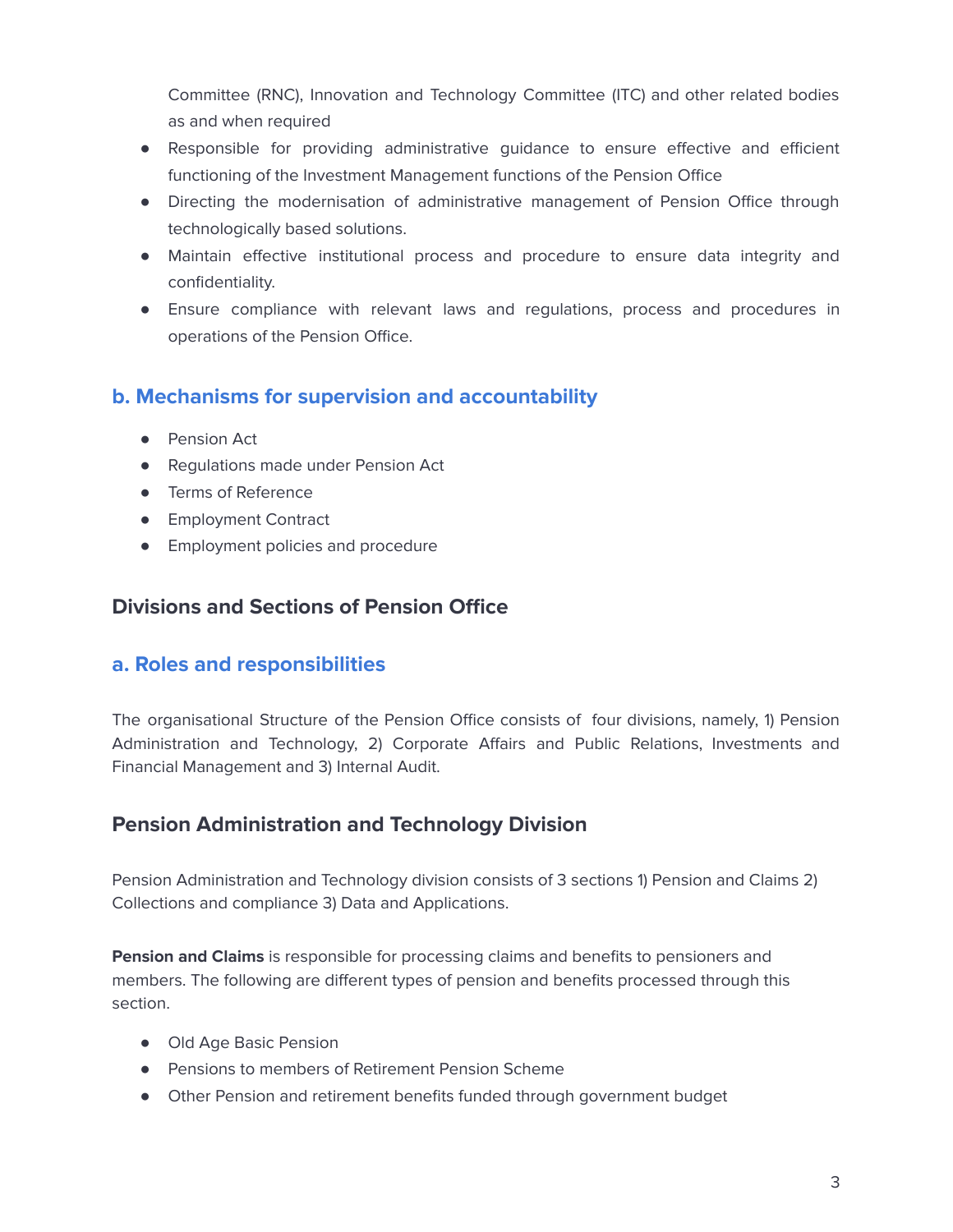- Process claims under Regulation on Collateralizing Pension Fund Balance for Home Purchases
- Process claims under Regulation on Disbursement of Maldives Retirement Pension Scheme Funds to Perform Obligatory Hajj - 2019
- Portfolio change

**Compliance and Collection** is responsible for receiving MRPS contributions from employers, reconciling contributions and ensuring employer compliance with Pension Act and regulations.

**Data and applications** is responsible for management of "Koshaaru" system, other internal systems and databases of Pension Office, maintaining IT cloud infrastructure, providing technical assistance, Management Information System (MIS) reporting, developing software, providing software related training and maintaining the Pension Office website and applications

#### **Investments and Financial Management Division**

The mandate of the Investments and Financial Management Division involves managing all investment related activities of the Pension fund. This includes Research and advisory services, Daily fund valuation and unit price determination, ensuring proper record keeping, reporting to regulators on MRPS and liaise with industry stakeholders in relation to investment fund management.

#### **Corporate Affairs and Public Relations Division**

**Executive Bureau:** Main functions of the Executive Bureau include, providing administrative support to the Board and CEO, discharging the duties of Board Secretariat, preparing and safekeeping Board documents and conducting induction program for newly appointed Board Members.

**Legal Affairs:** Key responsibilities of the Legal Affairs department are providing legal advice, representing the Pension Office at courts of law, drafting laws, regulations and contracts and communicating with state institutions on legal matters.

**Corporate Affairs:** Corporate Affairs department manages the development of policies related to staff and human resources, manages all matters pertinent to staff, and facilitates administrative support.

**Public Relations:** Key responsibilities of Public Relations department are, conducting campaigns through various mediums to raise awareness about the pension system, working on stakeholder relations, organizing Pension Office events, maintaining Pension Office website and social media platforms

**Member Services:** Member Services department facilitates service delivery to MRPS members, employers, pensioners and other relevant stakeholders. Main functions of Member Services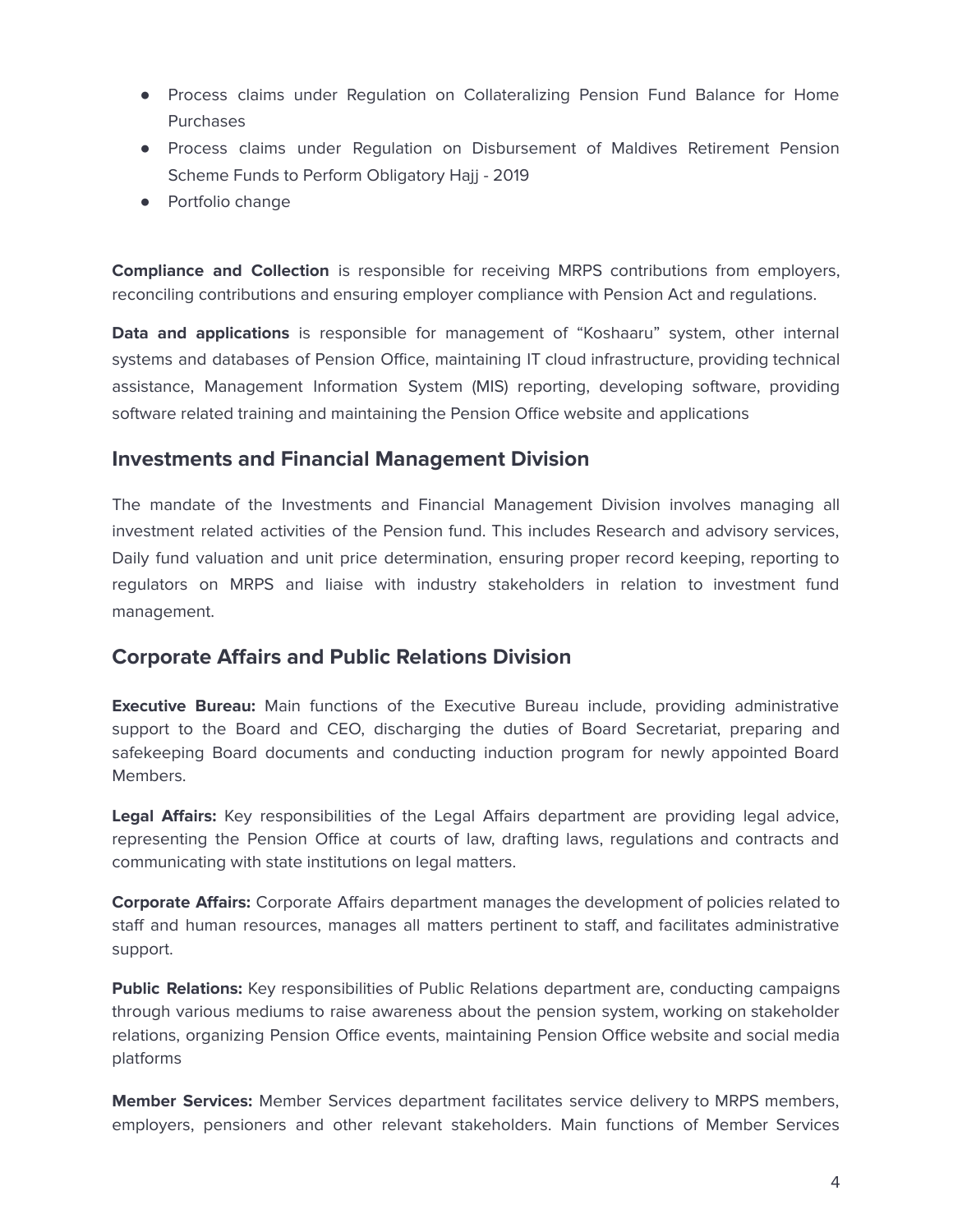include communicating with individuals and organisations seeking information, providing assistance to members and employers using online systems of Pension Office, accepting/issuing documents and maintaining its records

# **Internal Audit Division**

This function was established to audit different areas of the Pension Office, report audit findings to CEO and Board Committees, and to oversee implementation of audit recommendations. The following are the main responsibilities of internal audit division:

- To provide an independent assessment on the adequacy and effectiveness of internal controls and provide recommendations for continuous improvement.
- Facilitates detection of operational inefficiencies and non-compliances.
- Conduct investigations on ad hoc basis as requested by management/ARMC.

# **b. Laws, regulations, policies, principles and norms used for discharging responsibilities**

- Maldives Pension Act 2009
- Regulation on Basic Pension to Older Persons 2009
- First Amendment to Regulation on Basic Pension to Older Persons 2015
- Second Amendment to Regulation on Basic Pension to Older Persons 2018
- Regulation on Maldives Retirement Pension Scheme 2010
- First Amendment to Regulation on Maldives Retirement Pension Scheme 2016
- Second Amendment to Regulation on Maldives Retirement Pension Scheme 2018
- Regulation on Disbursement from Maldives Retirement Pension Scheme 2010
- First Amendment to Regulation on Disbursement from Maldives Retirement Pension Scheme - 2018
- Regulation on Collateralizing Pension Fund Balance for Home Purchases 2016
- Regulation on Enrollment and Disbursement of Benefits to Foreign Employees under the Maldives Retirement Pension Scheme - 2018
- Regulation on Disbursement of Maldives Retirement Pension Scheme Funds to Perform Obligatory Hajj - 2019
- First Amendment to Regulation on Disbursement of Maldives Retirement Pension Scheme Funds to Perform Obligatory Hajj - 2019
- Statement of Investment Principles
- Policy for taking actions against non-compliant employers
- Internal Standard Operating Procedures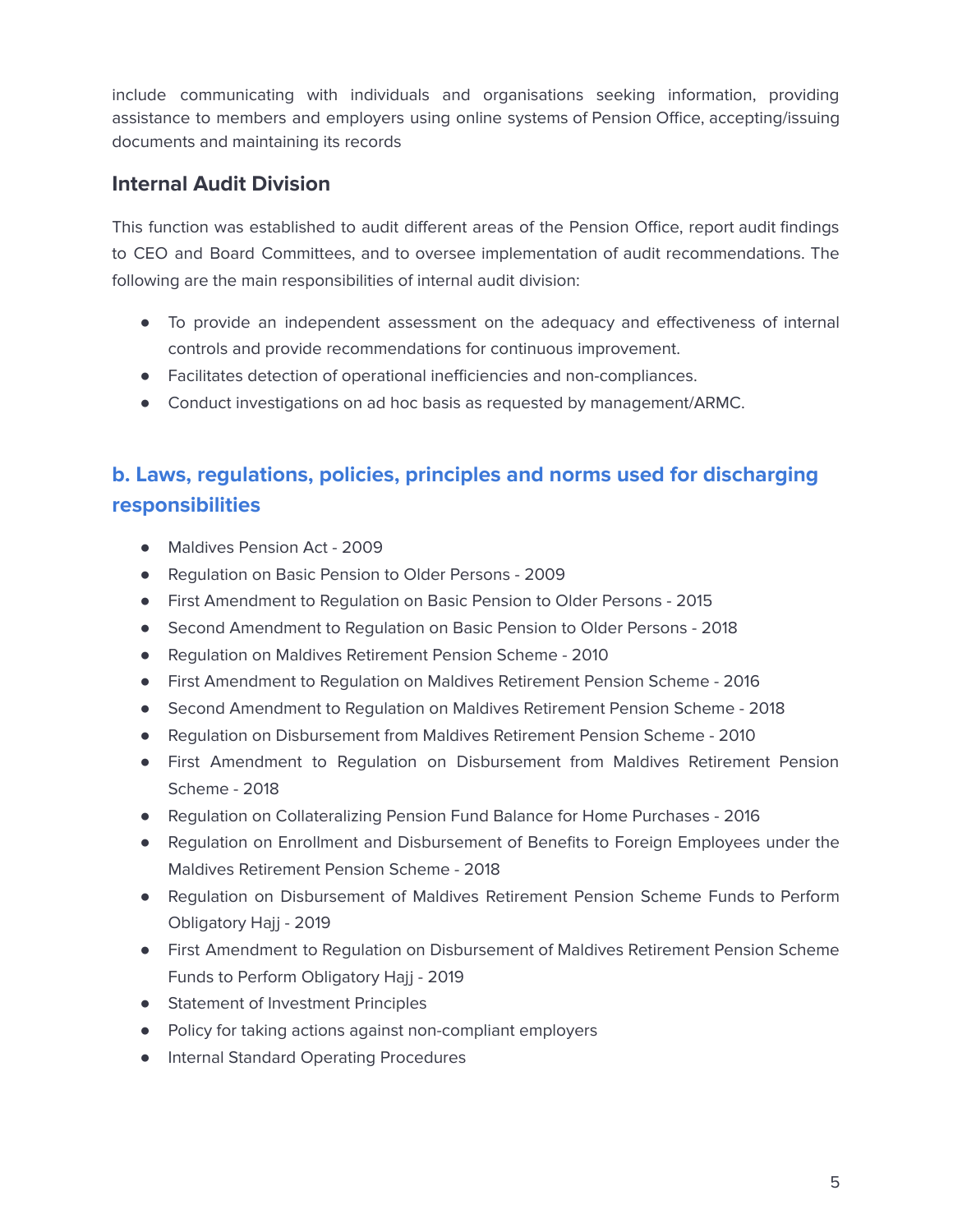#### **c. Decision making process**

The basis for all decisions regarding the work of the Pension Office is Pension Act and Regulations made under this Act. These decisions can be made at the 3 key levels given in the following diagram.

**The Board of Directors** being the highest authority of the Pension Office makes all policy decisions and sets directions for the management.

**Executive Management** makes decisions regarding implementation of policies and overall management of the organisation.

**Senior management** makes decisions on day to day operations based on the Pension Act, Regulations approved Policies and Procedures.



#### **d. Mechanisms for supervision and accountability.**

For Board Members

- Pension Act
- Regulations made under Pension Act
- Rules of Procedures